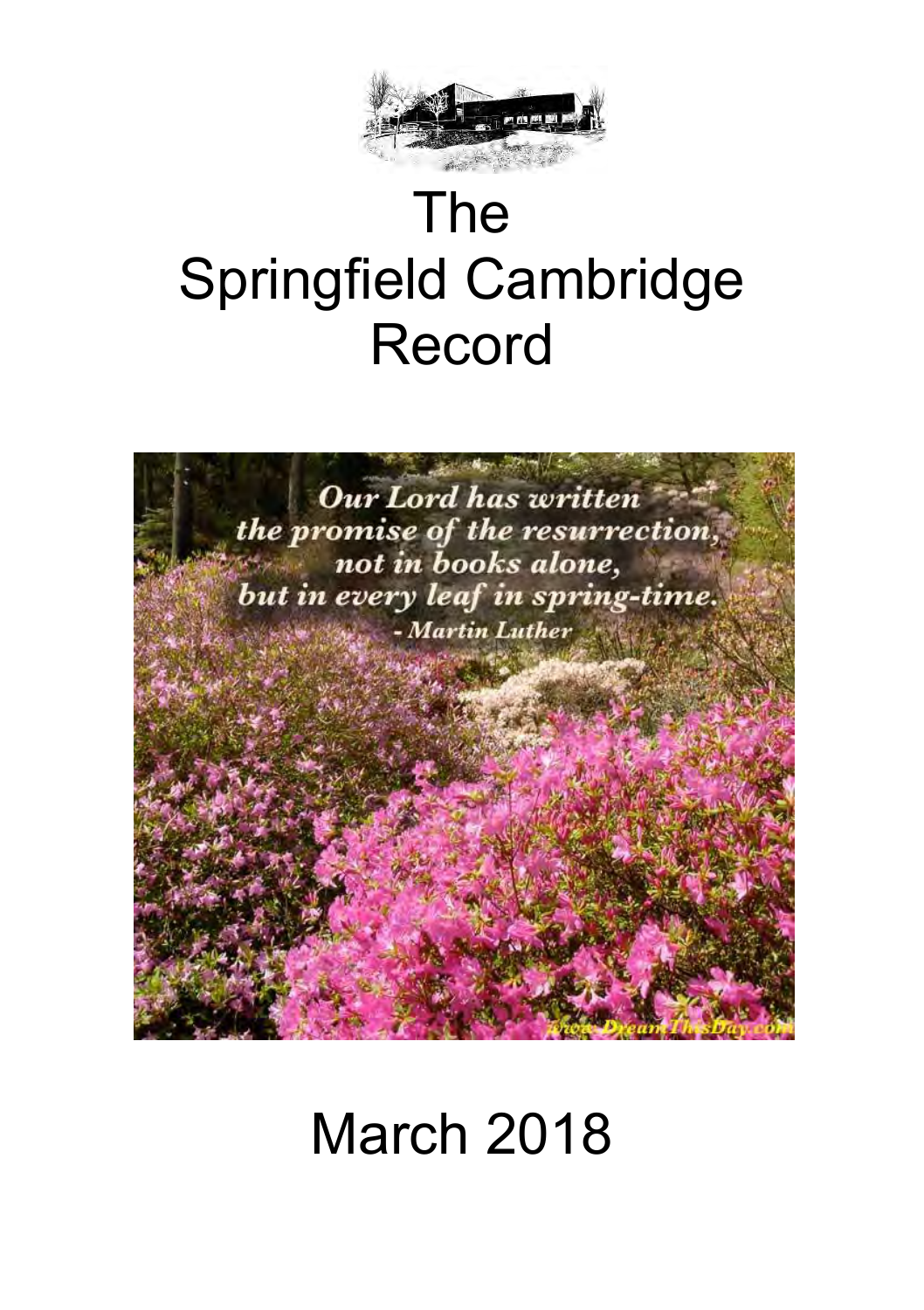#### **Minister**

Rev IAN TAYLOR, BD, ThM 64 Miller Drive, Bishopbriggs, G64 1FB  $\bullet$  0141 772 1540  $\circ$  Taylor@churchofscotland.org.uk

> **Session Clerk**  JAMES (JIM) SCOTT

#### **Clerk to the Congregational Board**  SANDRA McDOUGALL

#### **Church Office**

Mondays 10 am – 12 noon Isobel Lawson, Margery Gough, Sheila Bryce, Moyra Ewing Wednesdays 10 am – 12 noon Janette Gray and Christine Smith  $\mathbf{F}$ 0141 772 1596 Beringfieldcamb@btconnect.com facebook.com/springfieldcambridge

> **Musical Director**  ALAN A. CRAIG, B.Mus, PGCE

#### **Treasurer**  JIM KERR

**Gift Aid Convener** Non Gift Aid Convener DAVID LOCKHART ELLEN ROBERTSON

**"The Record" Editor**  JAMES ROBERTSON  $\bullet$  0141 772 1323  $\bullet$  lowdon2@btinternet.com

> **Church Officer**  JIM TONNER **1** 0141 772 1596

**SpringfieldCambridgeChurch 49 Springfield Road, BishopbriggsG64 1PN**  *www.springfieldcambridge.org.uk* **facebook.com/springfieldcambridge Scottish Charity SC005642**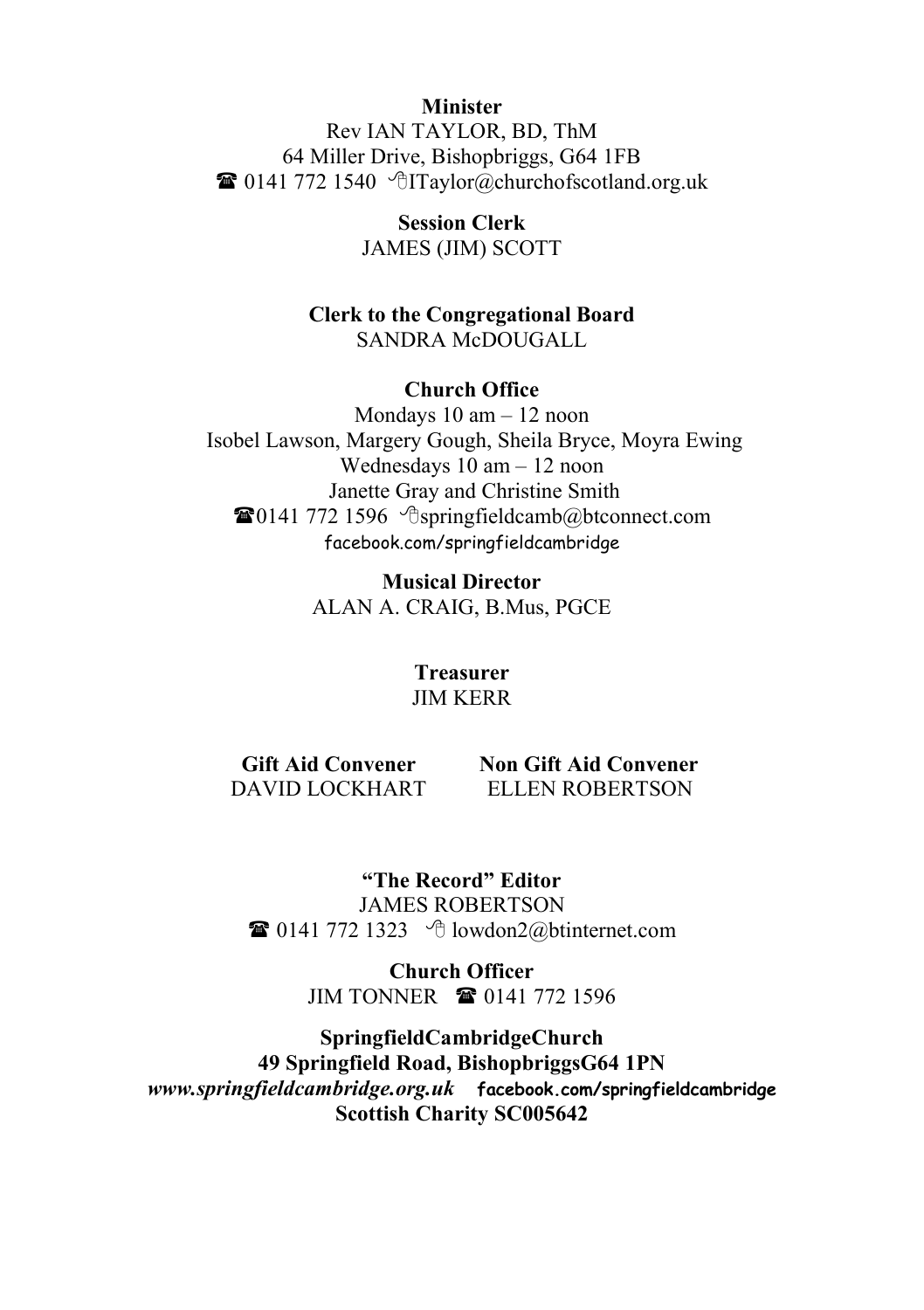#### **Words from our Minister...**

#### **where have all the years gone?**

At the turn of the year I received an invitation from the Ministries Council (121) to attend the Renewing Ministry Conference at Kinnoull Monastery in Perth for four nights/ five days. This conference was aimed at ministers in their fifties with 15-20 (or more) years of ministry behind them and around 10 still to go. I now find myself in that category. Where have all the years gone, I found myself wondering? The conference was intended to be an opportunity to take a few days to step back from the parish; to reflect on gifts and skills; to contemplate which aspects of ministry were encouraging and energising; to consider hopes for ministry and mission in the next few years; and to develop an understanding of how ministers relate to others. At the same time, strategies for self-care and for planning for the future were to be introduced and experienced.

The programme all looked very intriguing, but I decided not to attend.

Then I received another invitation to attend a 2 night/3 day Reunion at Princeton Theological Seminary, USA, for all those who were students in the Graduating Class of 1993. The invitation confused me initially because on it was a class photograph of the students standing on the steps of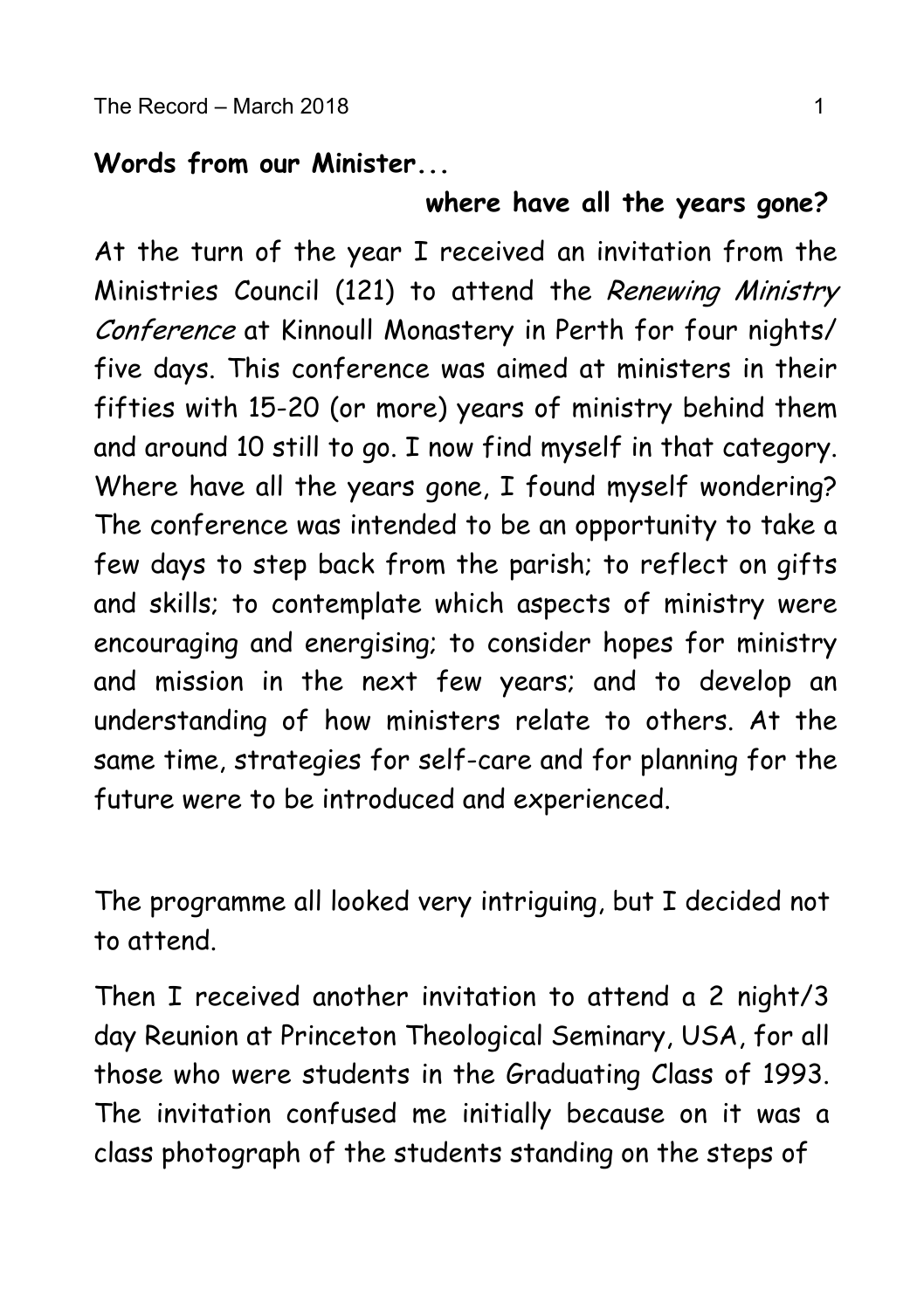Miller Chapel. I could not recognise anyone I knew in the photograph until I got out my magnifying glass and eventually found myself standing two rows behind and to the left of the President and his wife. Of course, then I had a full head of hair, as Catherine kindly reminded me! Once again, I found myself wondering where have all the years gone? Would it be good to return 25 years on, at present I am undecided!

In a strange twist of events, though I did end up attending the Renewing Ministry Conference at Kinnoull, although only for an afternoon. A friend was due to be one of the speakers and at short notice he was unable to go, and 121 asked if I would be a late substitute for him, so off I went. Of the twelve ministers, about half of them were known personally to me – former Glasgow students like me, and some former colleagues from throughout Scotland and the other half were folk I had never met.

One colleague during one of the two sessions I was leading reflected on how he now had less time in front of him in terms of ministry than he had behind him. Many of us found that quite profound. Where have all the years gone, I thought?

This year Valentine's Day also happened to be Ash Wednesday, which I cannot recall having coincided before. But that may just be my memory. On Ash Wednesday, in some traditions of the Christian Church, believers have ash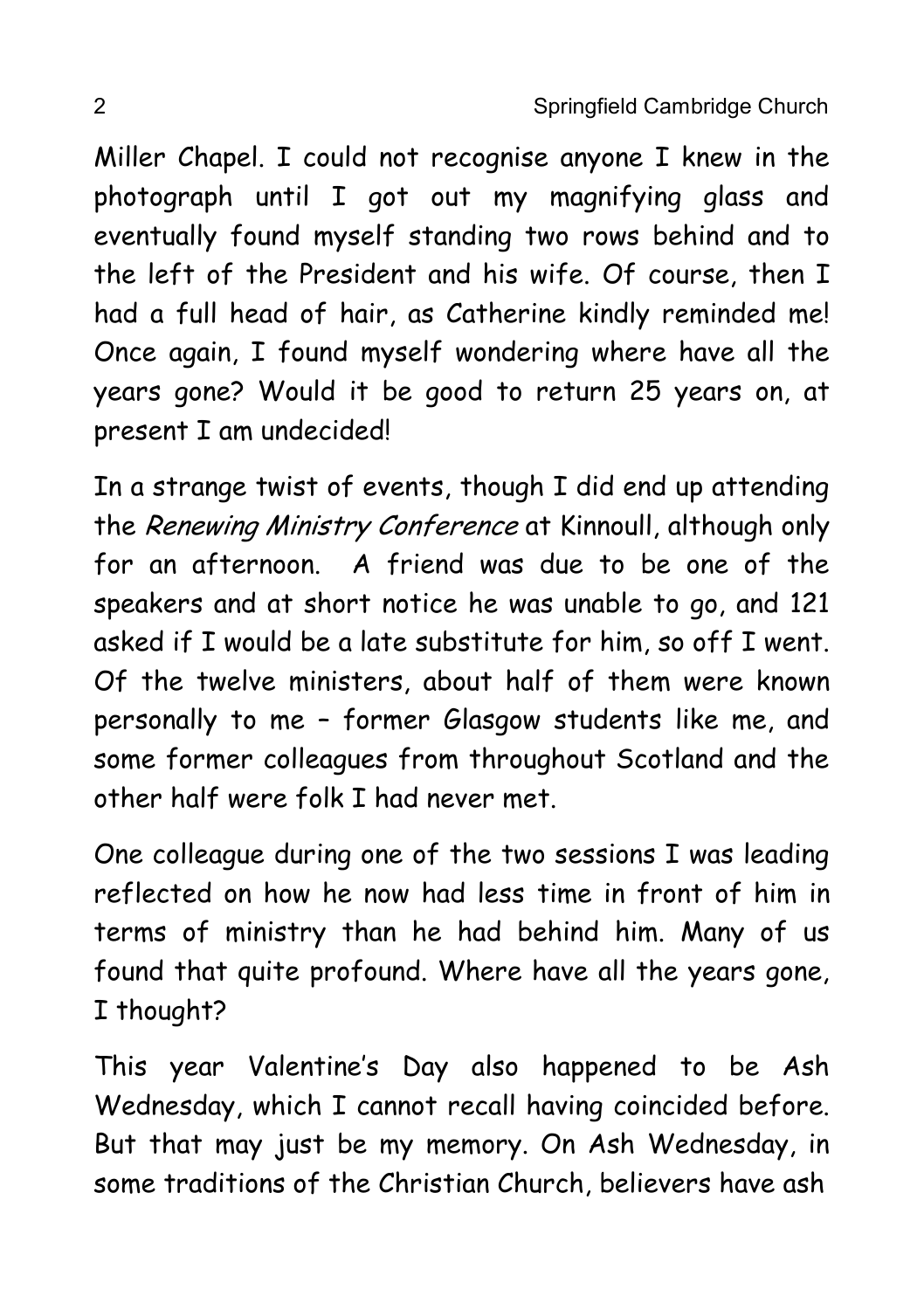imposed on their foreheads on the first day of Lent. This tradition which dates to at least the tenth century involves a blessing or prayer over the ashes, traditionally made by burning the palms from the previous year's Palm Sunday, followed by an imposition on the forehead. This is accompanied by a verbal formula to remind believers of their mortality or an exhortation to faithfulness or both. Such a combination of word and action for many are a powerful beginning to the season of Lent.

As I move into yet another season of Lent, I am again pondering the question of where all the years have gone. But as I move through this Lenten season I am aware that Easter is coming. The promise of new life and eternity does lie ahead of us all. That is strangely comforting as I look at old class photographs from 1993. Now wasn't that a good year!

Rev. Ian Taylor

# **LOOKING BACK**

**Funerals**  Saturday 3<sup>rd</sup> February 2018 Miss A. McKenzie,

# Hazeldene



God of grace and peace, in your Son Jesus Christ, you have given us new birth into a living hope. Strengthen us now to live in the power of the resurrection and keep us united with our loved one from whom in death we are not divided. For you live and reign for ever and ever. Amen.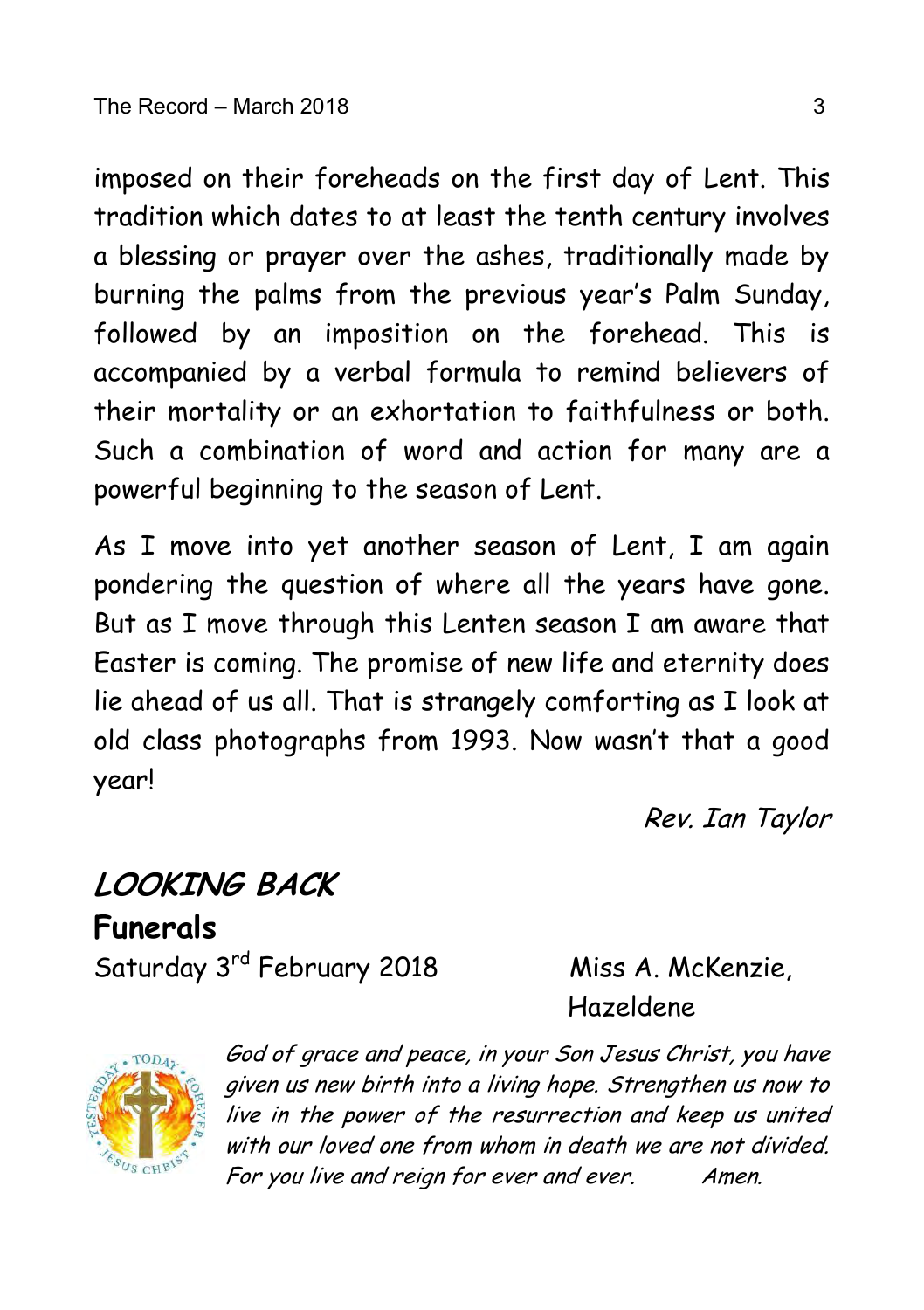## **LOOKING FORWARD**

**Vestry Hour** Should anyone wish to see the Minister, Ian will be available on the **7 th , 14th and 28th of March 2018** from 10-11 am. Should you wish to see him at another time, please contact Ian on  $\mathbb{E} 0141$  772 1540 or  $\oplus$  *ITaylor@churchofscotland.org.uk* and another arrangement can be made.

#### **Mid Week Services – Cambridge Chapel 11.10 am.**

The Wednesday morning Service will be held in the Cambridge Chapel. The Cambridge Chapel will also be open Monday – Friday from 10 am - 12 noon for anyone who wishes to find a quiet place to read the Bible, pray or reflect during the course of the week.

There will be a Service at Callieburn Court on **Sunday 11th March, 2018 at 2.30 pm.** This monthly Service is open to any member of the congregation who would like to join the residents for a short Service lasting about 20 minutes.

**Rev Donald Lawrie,** one of our former Assistants, is translating from the charge of Hamilton South linked with Quarter in the Presbytery of Hamilton to Auchterderran Kinglassie (Lochgelly) in the Presbytery of Kirkcaldy. Donald's Induction Service will be held on **Monday the 12th March, 2018 at 7pm.** 





On **Sunday 18th March, 2018,** Lodge Cadder Freestone No. 1584 will visit the Church for their Annual Divine Service at 3 p.m. This Service is open to all.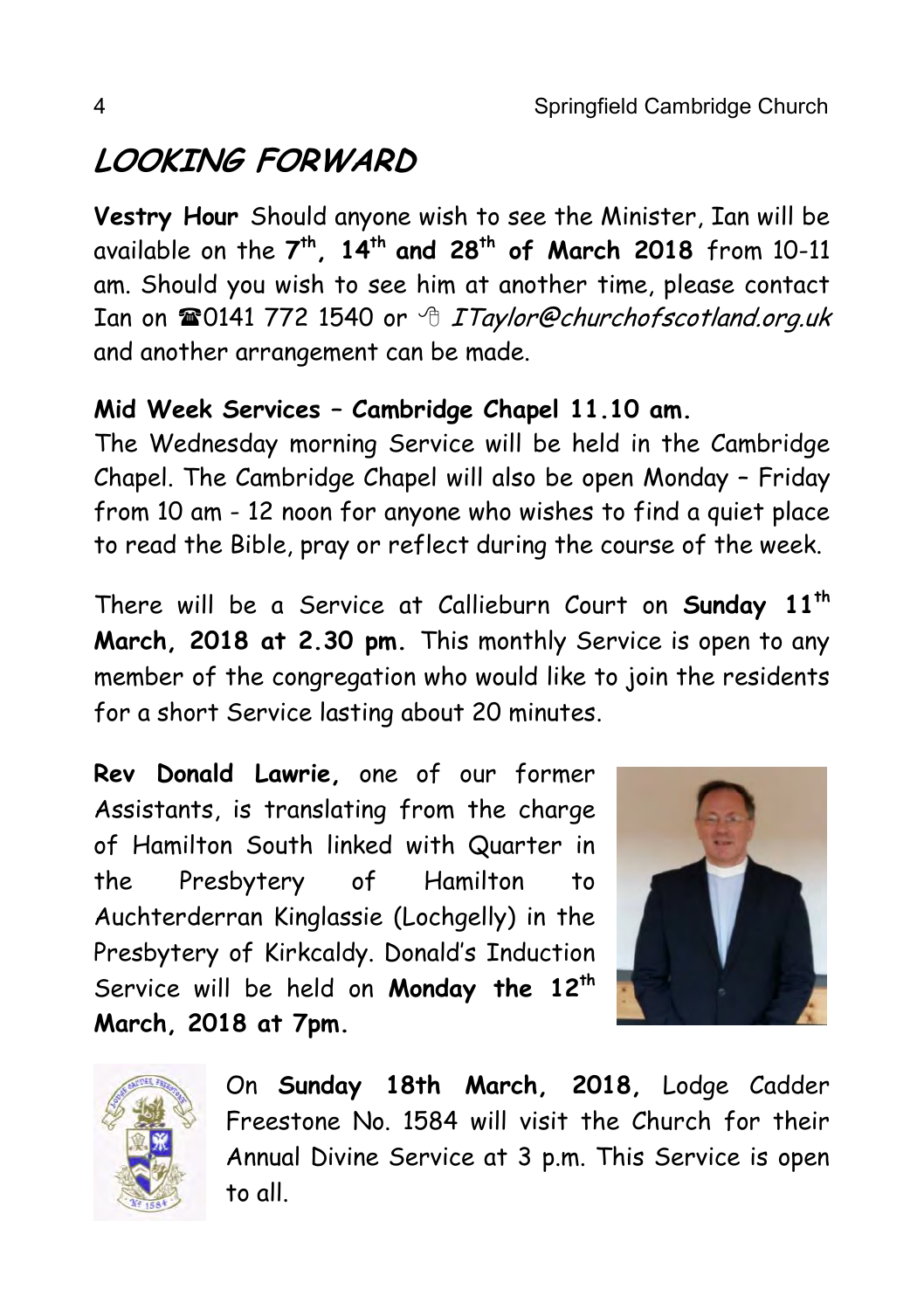**Stated Annual Meeting (SAM) 2018 - Tuesday 20th March 2018, 7.00 p.m. – Cambridge Chapel.** Changes which were introduced some years ago by the Office of the Scottish Charity Regulator (OSCR) mean that at this meeting in the Cambridge Chapel the



2017 Annual accounts will be received by the congregation. The Trustees will previously have met to approve them on Sunday 25<sup>th</sup>. February, 2018 as required by OSCR.



This year, the Congregational Board would be pleased to welcome new or returning members of the Board to serve for a three-year term. This is an important meeting in the life of our Congregation and you are encouraged to consider serving the church in this way. Volunteers are needed each year.

**Following the SAM**, there will be a meeting of the **Congregational Board at approximately 7.30 p.m. in the Cambridge Chapel.** 



On **Friday 23rd March, 2018**, at 9.30/10 a.m., the children of P3/4, staff and parents/carers of **Thomas Muir Primary School** will come to the Church for a Service before the Easter holidays.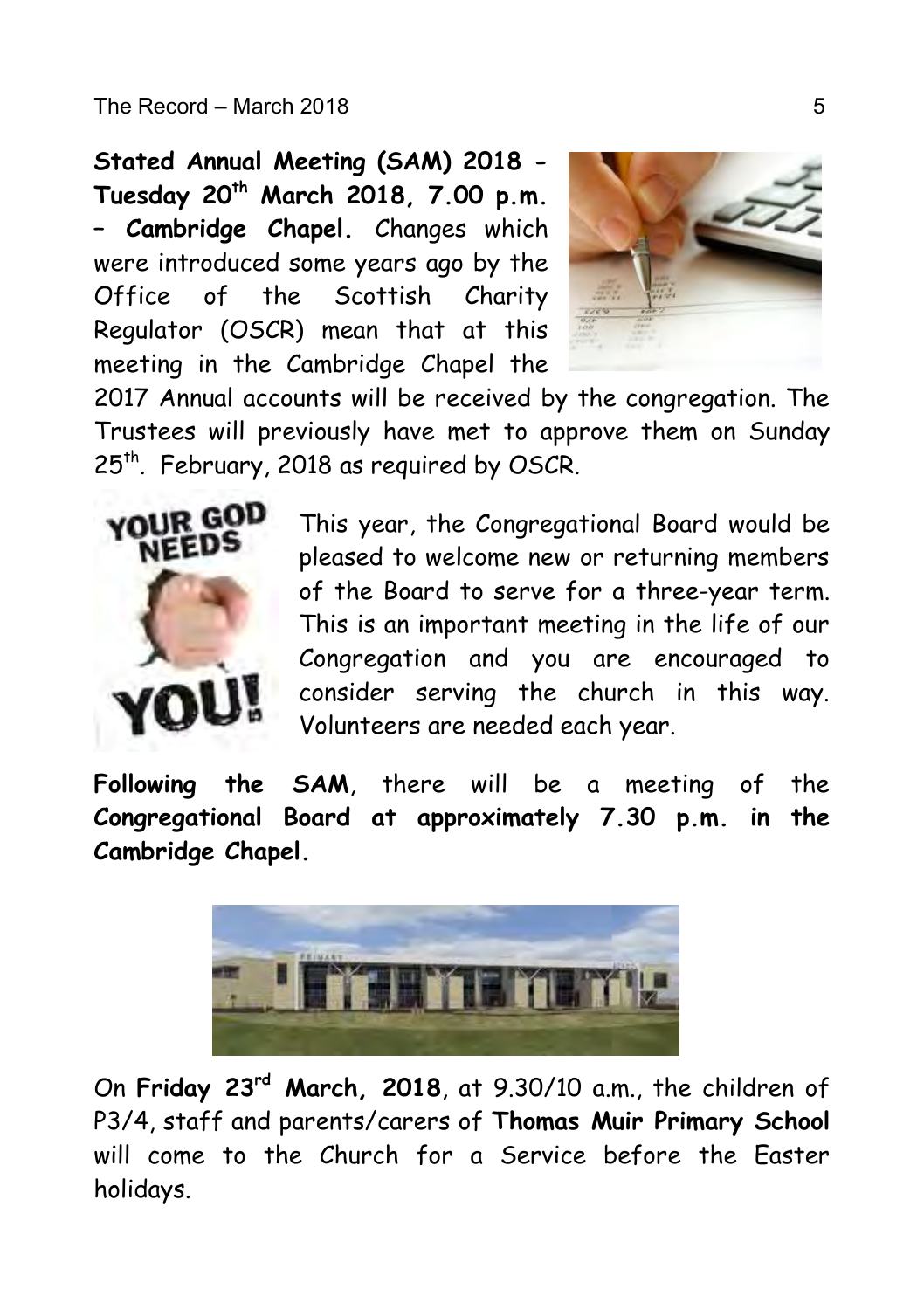

**British Summer Time begins on Palm Sunday, March 25th., 2018**, so remember to put your clocks forward the night before.



At the time of writing, the proposed Holy Week programme of services at 7pm is: Sunday 25th March – Palm Sunday – Cadder Church Monday 26<sup>th</sup> March - Robroyston Church Tuesday 27<sup>th</sup> March - Stations of the Cross - St Matthews Wednesday 28<sup>th</sup> March - Woodhill Evangelical Church Thursday 29<sup>th</sup> March (Maundy Thursday) St James the Less Friday  $30<sup>th</sup>$  March - Good Friday - Walk of Witness from Kenmure Church at 10.30am. Evening Service - Bishopbriggs Community Church

April 1st April – Easter Day Sunrise on the Campsies (TBC) Please check the weekly Orders of Service on a Sunday and the local press for final definitive details and times.



Our own **Palm Sunday Morning Service** will be at the usual time of 11am on **Sunday 25th March, 2018.** 

On **Easter Sunday, 1 st April, 2018**, our Service will include the **Sacrament of Holy Communion.**

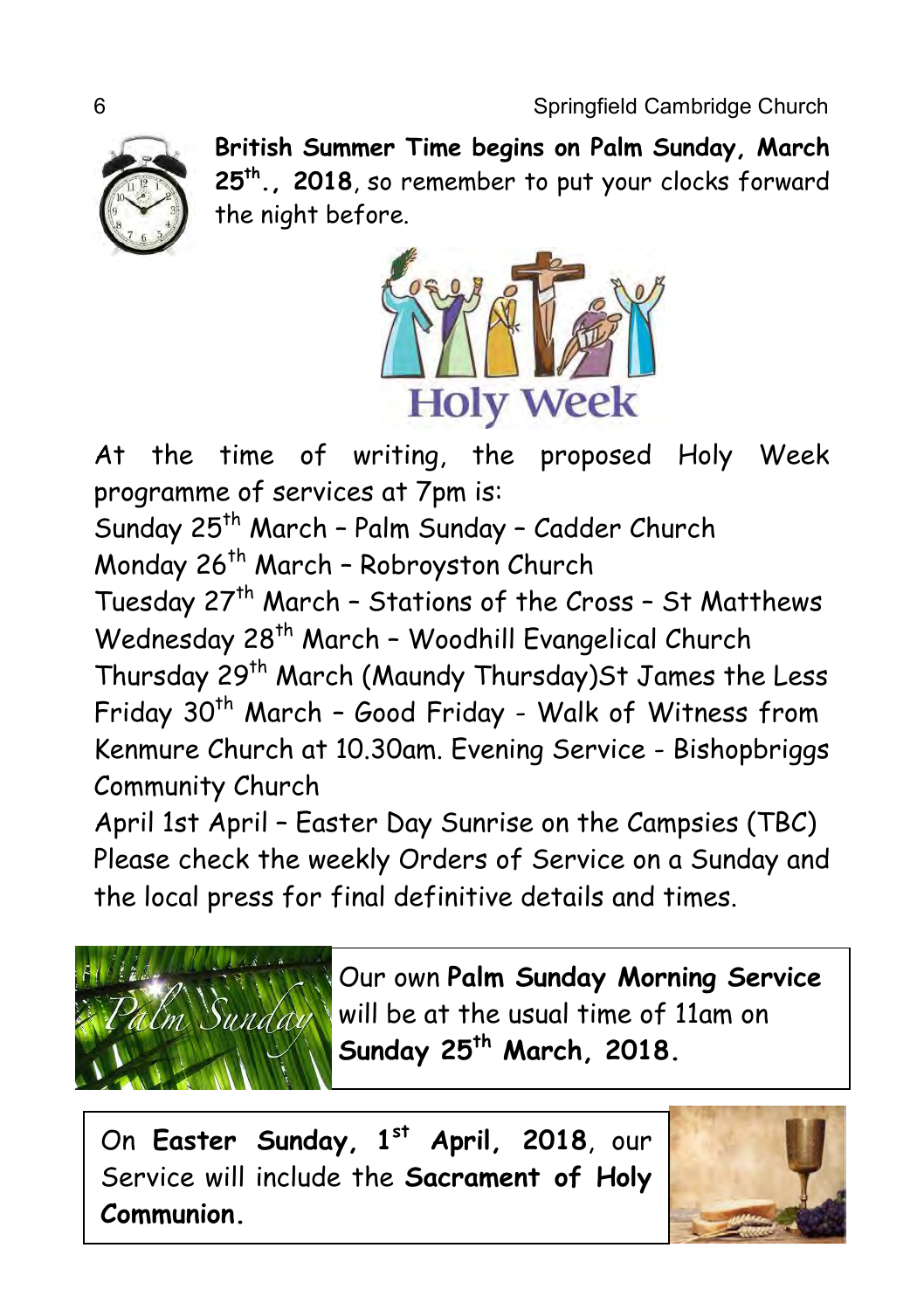



**East Dunbartonshire Council Schools Concert Band & City of Glasgow Wind Orchestra**  On **Friday 4th May, 2018,** these two bands will perform in the Church. Come and support some of our local school musicians in what promises to be a super evening. Further details will follow in due course.

### **Springfield Cambridge Festival Chorus**

Following the successful 2017 Christmas concert at GRCH, Alan recently announced that, as this is the centenary year commemorating the end of the First World War, their next event is to be a concert on behalf of Erskine Hospital.

The concert will take place on **Friday 01 June, 2018,** at a venue yet to be confirmed, and rehearsals will start in Springfield Cambridge Church on Thursday 01 March.

The Chorus will be singing Faure's Requiem.

More details to follow in due course.



#### **National Youth Choir of Scotland - East Dunbartonshire Boys' Choir**

Following their 2017 Christmas performance in our Church, this choir have asked if they could return to perform their summer concert in the Church on **Thursday 7th. June, 2018.** If you missed the boys singing last year, then check your diary for this event. Additional information will follow.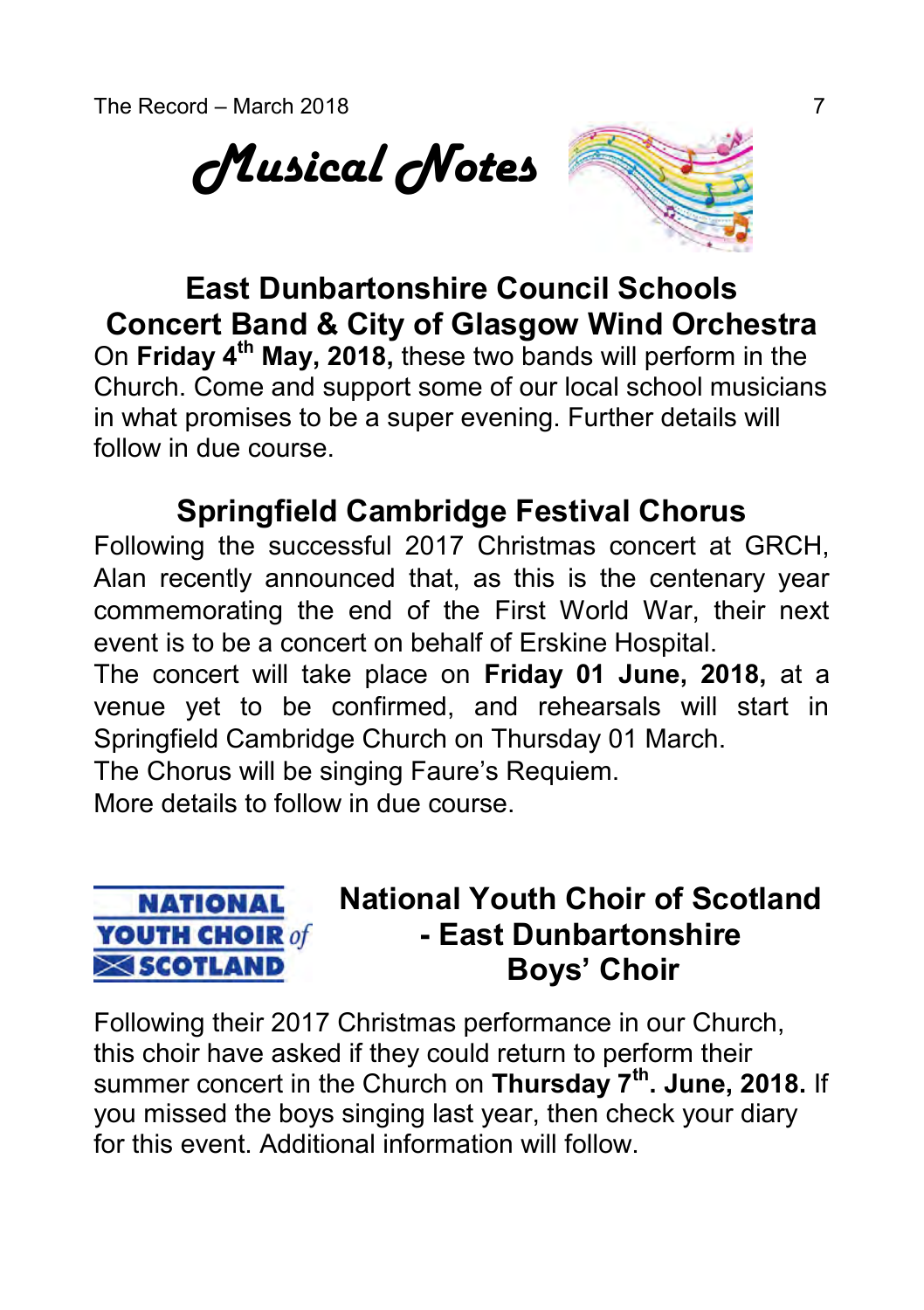### **Treasurer's Report**

Enclosed with this magazine is a statement of summary accounts is shown for 2017 which showing a surplus on the General Fund of £22,235 for the year. A full statement of accounts will be submitted to the Stated Annual Meeting on 20th March and I would urge as many members to attend this short but important meeting. The main financial aspects are as follows: -

- Surplus on the General Fund of £22,235 for 2017. This figure includes HMRC General Fund Tax Claims totalling £19,899 that should have been received in 2016.
- Stewardship Campaign one-off General Fund donations of £2,845 received in 2017 of which £1,890 was Gift-Aided. Another 32 households pledged to increase their giving on a regular basis.
- We took full advantage of the Gift Aid Small Donations Scheme (GADS) and claimed the maximum allowable of £2,000 in respect of Open Plate/FWO General Fund Offerings.
- Number of Gift Aid Donors as at  $31<sup>st</sup>$  December 2017 is 219  $(224$  as at  $31<sup>st</sup>$  December 2016) with an additional 8 members who also give tax efficiently at certain periods during the year depending on their circumstances.
- Gift Aid General Fund Offerings (excluding tax recoveries) increased year on year by just over 5%.
- Ordinary General Expenditure up by 1.9% compared with 2016.
- All outstanding HMRC tax claims settled as at  $31<sup>st</sup>$  December 2017 excluding the Quarter 4 2017 General Fund claim of £4,650 and a Fabric Fund tax claim of £250
- Fees for Rental of the Premises totalling £24,939 in 2017 with continued high demand for the use of our excellent suite of halls and rooms with minimal overheads to the church.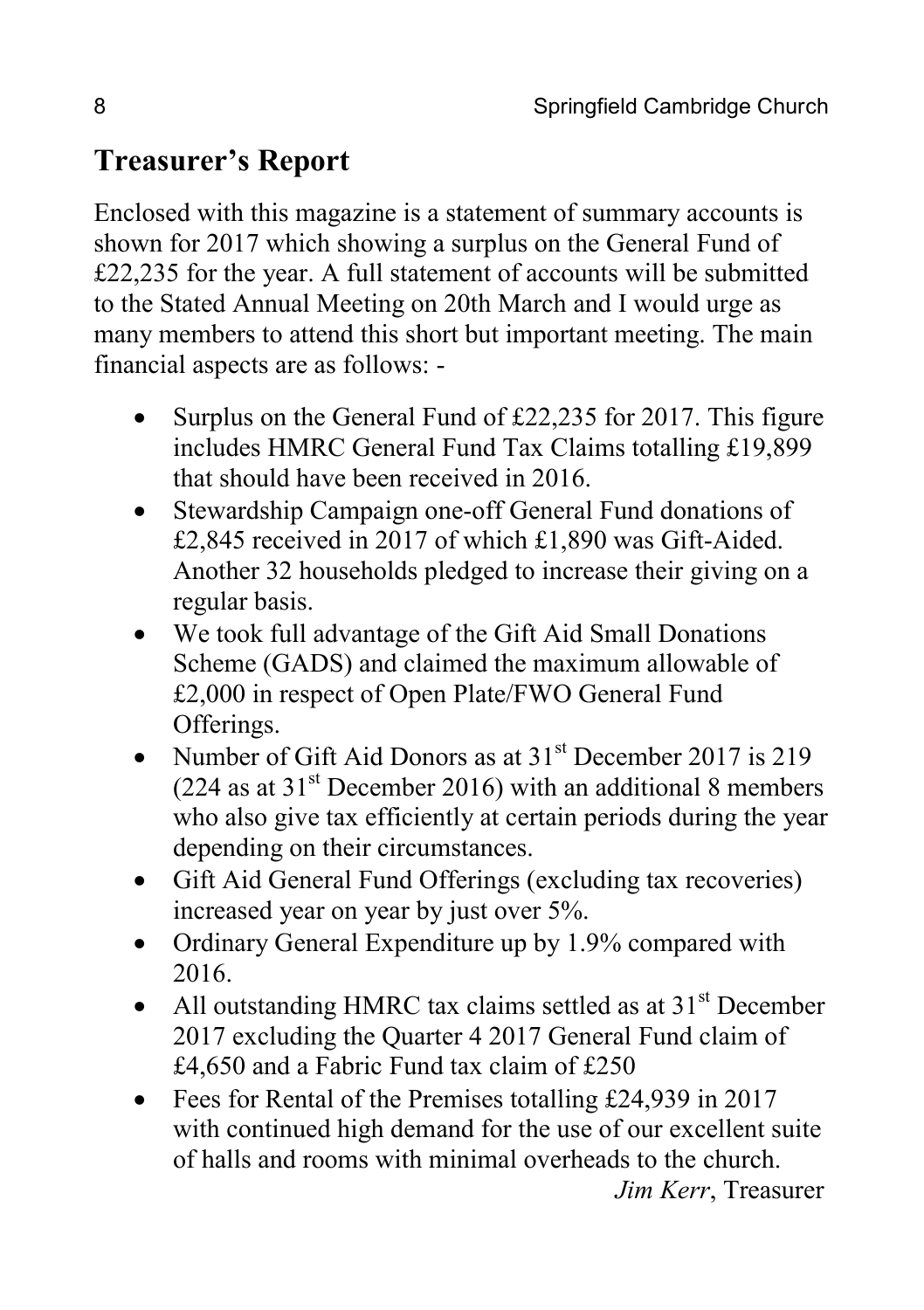### **The Guild**

Unfortunately, our Speaker for  $8<sup>th</sup>$  January was unable to come due to unforeseen circumstances close to the date, always a problem for any Convener! However, one of our own church members volunteered to step up to the plate and take over the entertainment for that evening. He wouldn't let us take a photograph,



but I am sure you all know *Gathering for the start of the meeting!*

Douglas Robertson. Douglas told us about the journey of his general life and particularly of his life in the Church. He is an articulate and sincere speaker, and the ladies enjoyed his talk given with fluency and humour.

On 5th March our Speaker was Heather Wilmott who described her amazing visit to Antarctica. Heather does all the photography and script but is aided by her husband, Peter the "Technical Assistant" who is responsible for putting the Powerpoint Presentation together, adding signs, indicators and sound - South American rhythmic music to accompany us round the Opera House in Buenos Aires; the

noise of a howling gale matching the force of the storm outside the ship. The visit to Antarctica, as described by Eileen, was obviously a wonderful experience for them both, and, we, too, learned a great deal about the magnificent grandeur of the ice mountains



and about the wild life, the star of which show was undoubtedly the penguins! Another very interesting evening.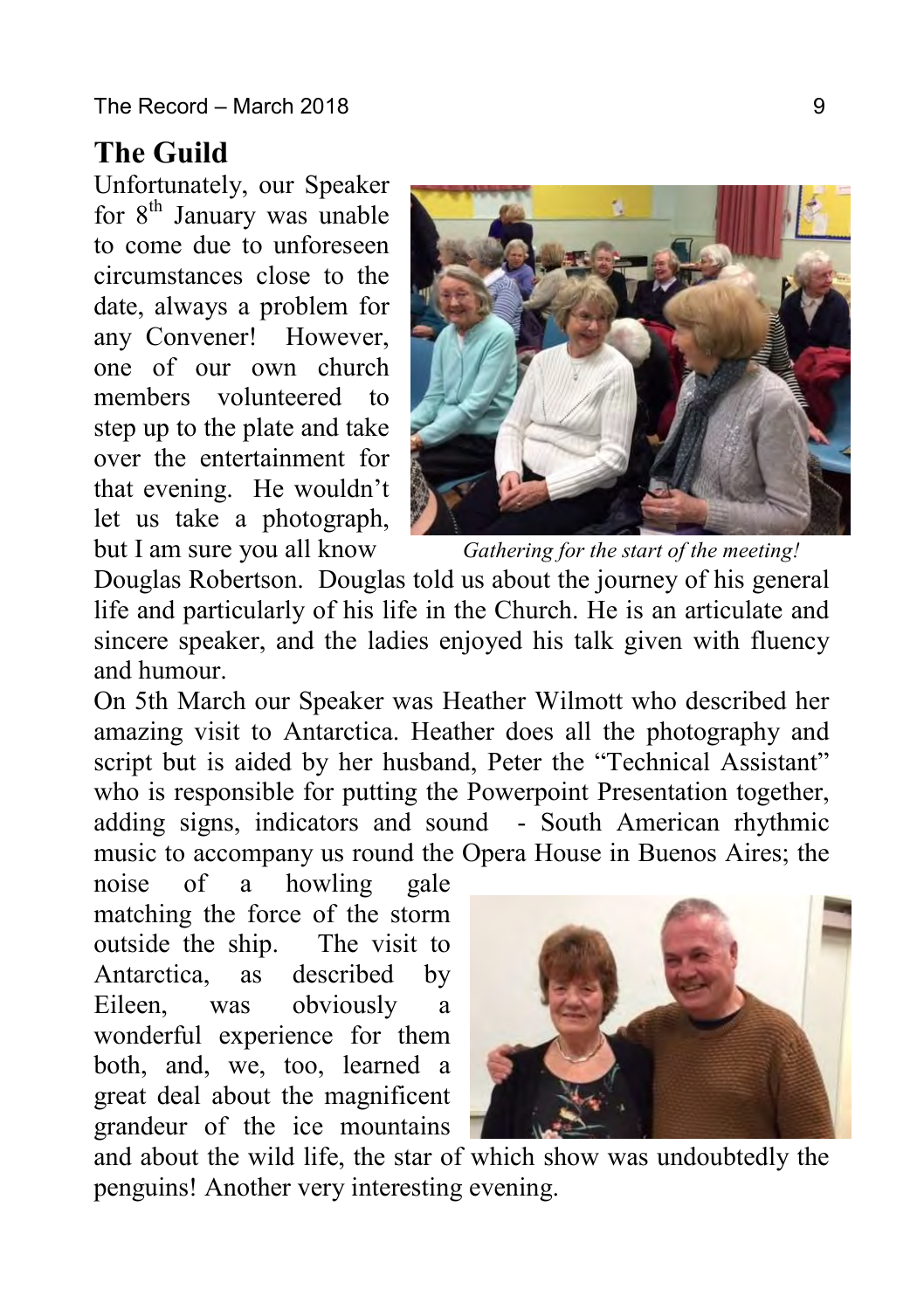#### 10 Springfield Cambridge Church

Tom Noon, one of our Visiting Elders, present on that evening With Joyce McMillan who was giving the Vote of Thanks on that occasion

We are now looking forward to our evening with Dr Roy Prentice talking about The River Kelvin, and our Hostess Tea on the  $5<sup>th</sup>$  March. On that occasion our entertainment will be given by the Springfield Cambridge Praise Band. Tickets are available only from members of the Guild at a suggested donation of £4.00. I am sure it will be a happy evening.



We'd love to see you there. *Sheila M Gibson*

### **65th Girls Brigade**

We hope you have all recovered from the snowy weather. Unfortunately, our Brigader and Junior trip to Krispy Kreme had to be cancelled due to the poor weather conditions however the girls and Ian are pleased to hear that the trip will be rescheduled in due course.

Our celebrations of the Girls Brigade's 125th anniversary are now in full flow. The officers attended a service of thanks giving on Sunday the 18<sup>th</sup> of Feb in the Hallmark Hotel. Giving the officers of Glasgow division a chance to meet together in fellowship and enjoy a social afternoon. Thanks to Brenda Diamond and her team from organising such a lovely afternoon.

All the girls have been invited to the annual gathering at Auchingillen on the 10th of March for a full day of activities and fun. And the juniors are taking part in the mad hatters tea party at Kelburn park in April.

The church hall will be transformed in to a recording studio next Tuesday when we will be filming our explorer keep fit and Junior and Brigader maze marching virtual competitions. The Juniors and Brigaders welcomed back Colonel Coulter and SRM Amy Coulter last week to give them a helping hand with their marching.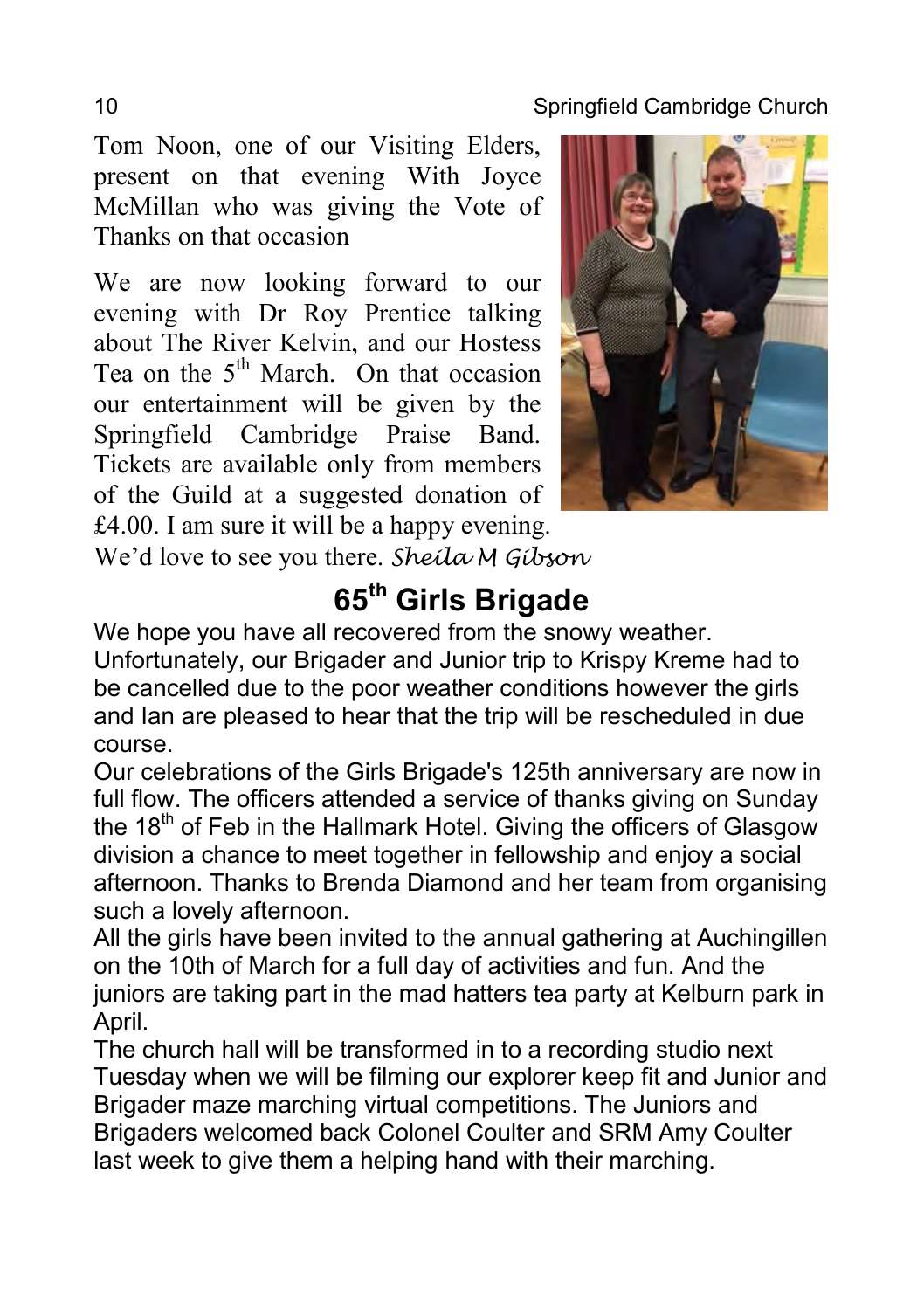The Record – March 2018 11

Our annual camp for the Juniors and Brigaders has now been planned for May and we are delighted that the 1st Gartcosh company will be joining us in Girvan for the weekend.

We had a very successful social evening at the Cadder freestone club on the 2nd of Feb and raised a grand total of £800 including gift aid for company funds. The officers and girls would like to thank the congregation for their generous contributions and to all those who came along to support us.

Our badgework is now almost complete and the girls are now working on their display items scheduled for May.

*Katie Byrne,* Captain

### **268th Junior Section BB**

It seems like a lifetime ago since our Christmas party and trip to the Panto to see 'Alice in Weegie Land'!!

Last week we hosted the District Fun Night where boys from other companies within the district joined us for potted sports, board games and an art competition.

We are now looking forward to our Parent's Night on Thursday 22<sup>nd</sup> March where family and friends of the section are invited to come along for a taste of what we do on a Thursday night. This is quickly followed by our annual 'Line Dancing' fund raising event on Saturday 24<sup>th</sup> March. Tickets are again priced at £5 and will be available from any of the staff on a Thursday night or after the Services on Sunday mornings over the coming weeks from either myself or Stephen Millar.

We also have our District Bible Knowledge competition coming up in March based on the parables of Jesus which the boys are working towards.

We will then finish off with a section '10 Pin Bowling' night before we break up for the Easter holidays!

*Gaynor Lockhart* , Officer-in-Charge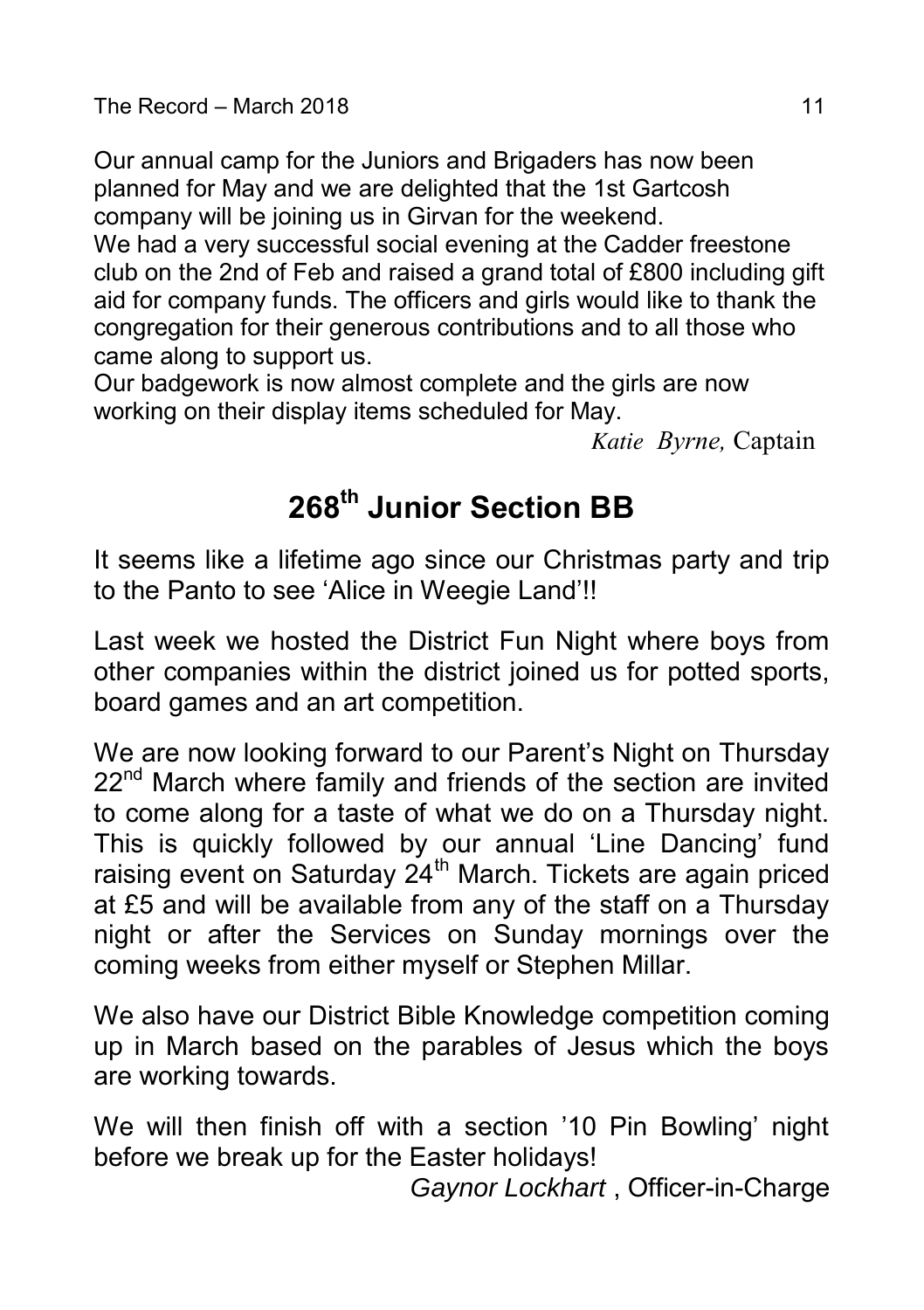## **268th Anchor Boys Section BB**

Anchor Boys returned after the festive break on Friday the  $12<sup>th</sup>$ January. We have 38 boys on the role at present with 32 boys attending on regularly. All the boys are working towards getting their achievement badges which they should all get at our parents' night in May.

We held our fund raising big family quiz on Friday the  $9<sup>th</sup>$  of February. We had 9 teams take part on the night. At present we have raised £340 which great. Thank you to everyone who supported this event it is very much appreciated. The money will go towards subsidising our award night costs & away day costs in May.

Our second fund raiser will be on Saturday the  $3<sup>rd</sup>$  March when we will be holding our coffee morning. We would like to extend a warm welcome to everyone to come down and support this event. Entry is £2 for adults & £1 for children. Boys who wear their anchor boy Jersey will get free entry. Any donations of home baking will be very gratefully received.

We took 6 boys to the district fun morning which was on Saturday the 17<sup>th</sup> February at Robroyston Church home of the 125<sup>th</sup> company. The fun morning was pirate themed with all boys taking part in games, crafts & colouring in.

Our Primary 3 boys are visiting our Junior section on Thursday the  $22<sup>nd</sup>$  February. This will give them a taste of what is to come when they are promoted to the Junior Section in May. It's always a great night at the Junior Section and our boys are looking forward to it.

We are attending the Lego fun morning run by Glasgow battalion on Saturday the  $17<sup>th</sup>$  March. This event is open to all anchor boys across Glasgow. We attended this event last year and all our boys loved it.

We also have a planned visit from a company called Cool Creatures for after the Easter holidays...more about this in our next article.

*Alan Kerr,* Officer-in-Charge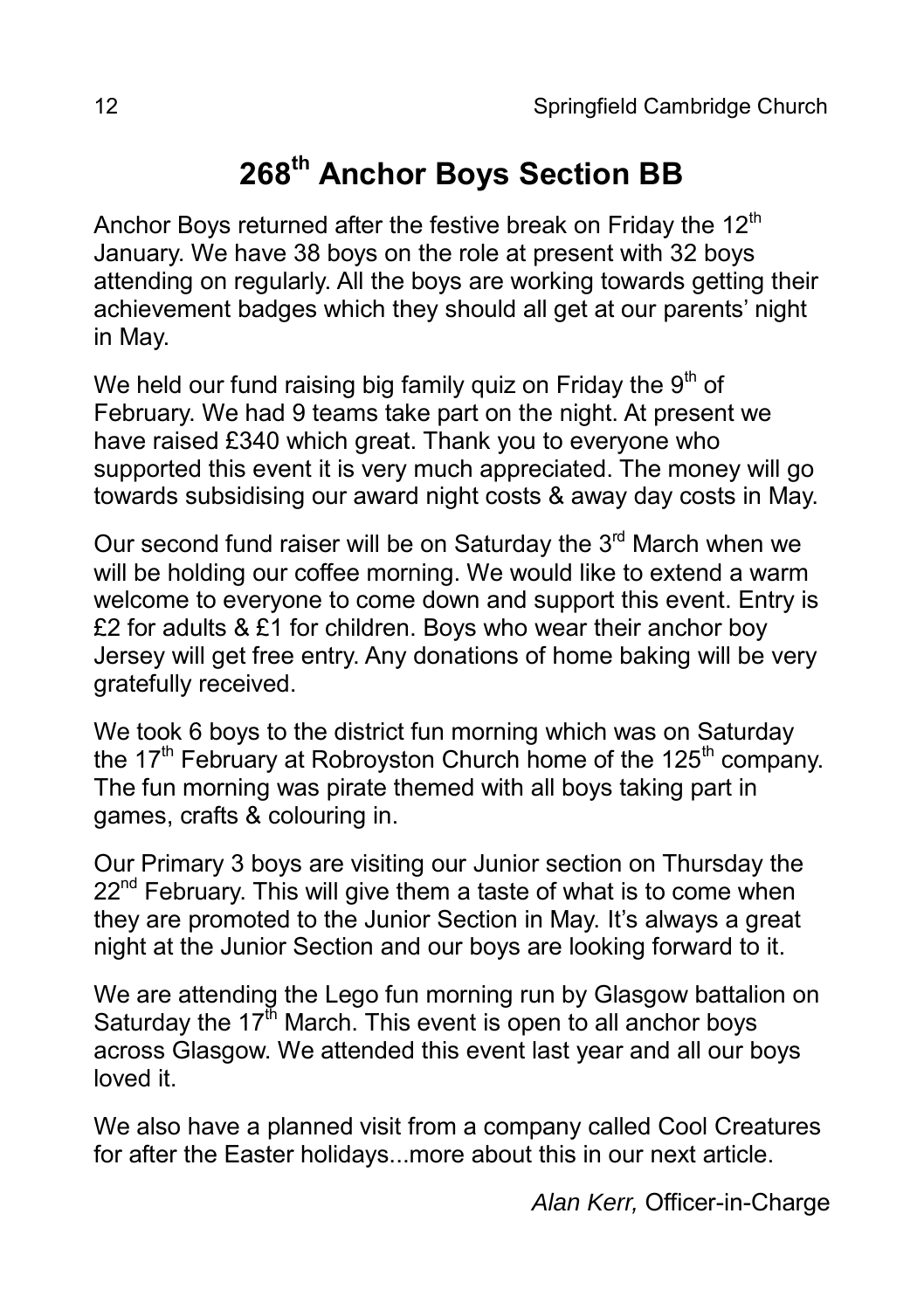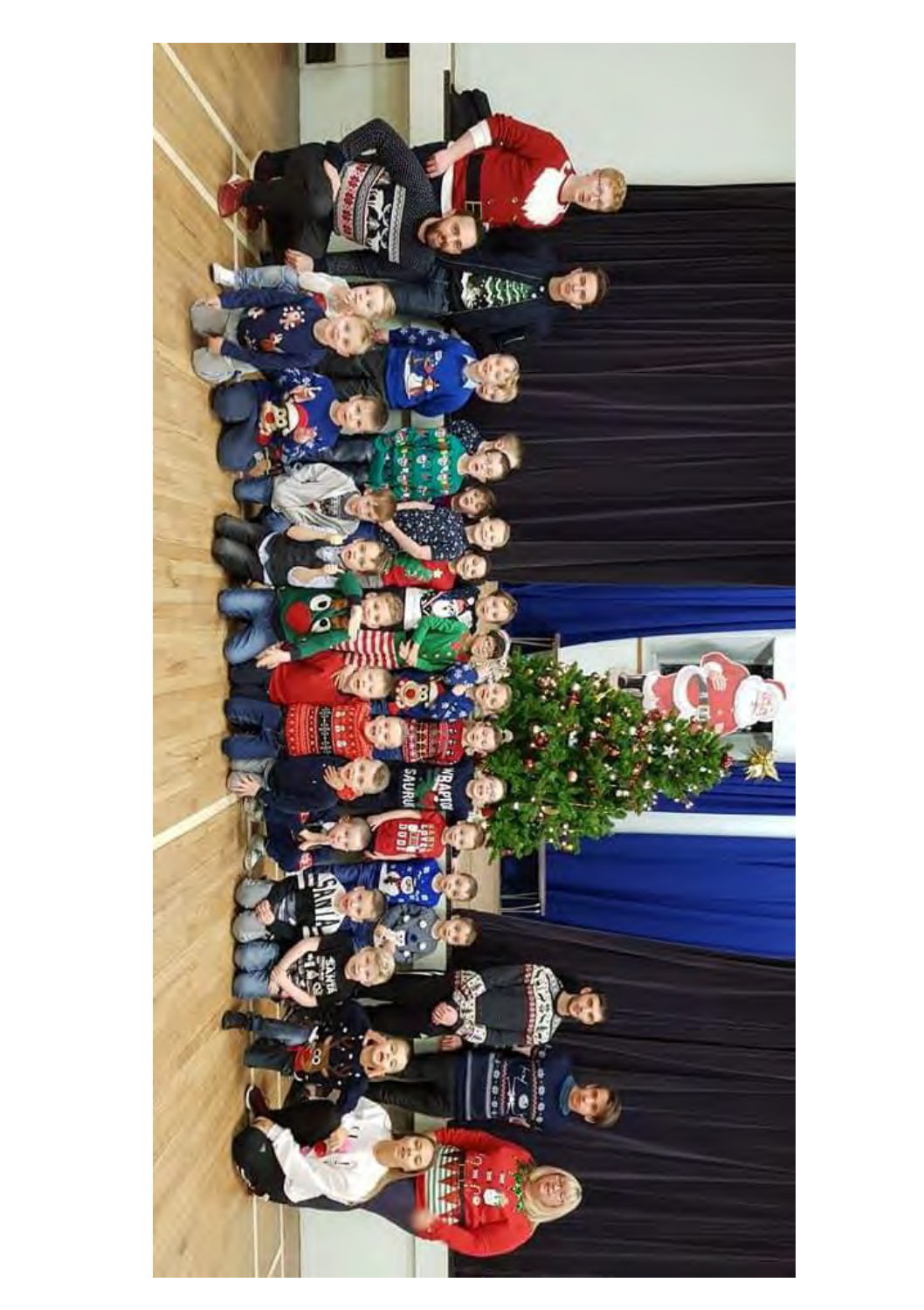

## FLOWER CALENDAR

#### **February 2018**

Distributors: Mrs M Brown and Mrs I Harley

Donors:

The Guild, Miss S Bryce  $(3<sup>rd</sup>)$ , Mr G Herbertson, Mrs I Hamilton  $(7<sup>th</sup>)$ , Mrs L Reynolds  $(7<sup>th</sup>)$ , Miss H Collins (16<sup>th</sup>), Mrs J Ditty  $(20^{th})$ , Mrs C Bickers.

# *Thank You*

*Thank you so very much to Rev Ian Taylor, The Guild and congregation of Springfield Cambridge for their prayers, good wishes and flowers, for my recovery as a result of my recent stay in hospital. Dela Walker* 



Mr & Mrs Tennant (Bill & Irene) of Brackenbrae Avenue, will be celebrating their Golden Wedding Anniversary on March 9th. Congratulations from all at Springfield Cambridge!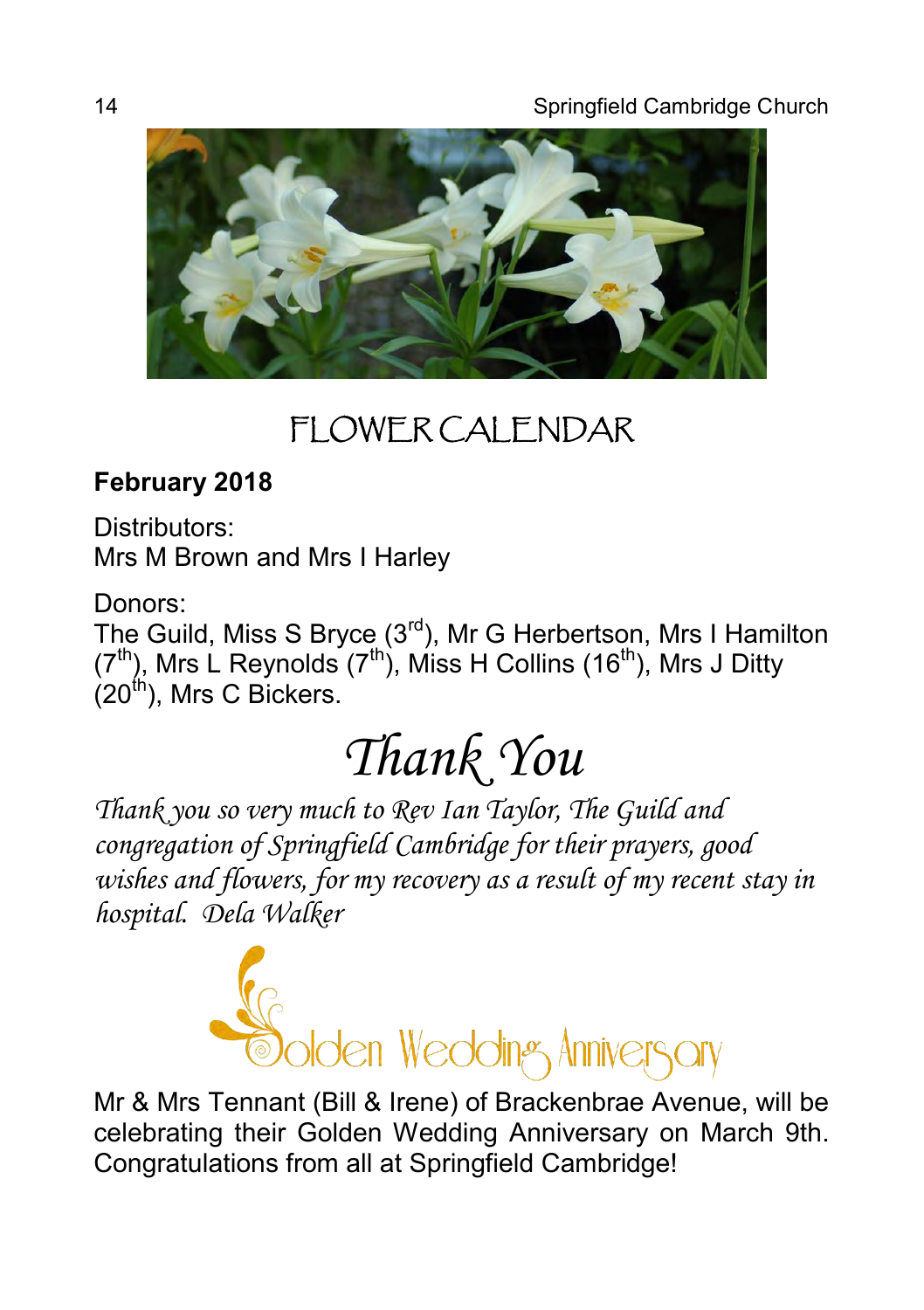# 268th Glasgow Company of the Boys' Brigade

## *Reunion Dinner*



Please note that this years event for ex members of the 268 takes place on Friday 23 March at Cadder Freestone in St Mungo St. This is an ideal opportunity to meet up with old friends and share memories of your time in the Company.

If anyone in your family has had an involvement with the Company over the years, please share the details with them. They may have been a boy in the Company or they may have been a member of staff or a helper, assisted at camp or even coached a football team for the Company.

Many of our former members have moved away from the area so please tell them the date in case they are thinking about a trip home, so they can factor this event into their plans.

More details of the event will be available in the March issue.

*Donald Armour* 

# On the Front Cover this Month

Within the Christmas issue we looked at the importance to Luther of the Advent period. Last month we reflected on Luther's profound belief in the glory of music within worship. And it is certainly true that the Gospels were central to Luther's reformed beliefs; Romans 1 16-17 was a passage he preached several sermons upon. *" <sup>16</sup> For I am not ashamed of the gospel, because it is the power of God that brings salvation to everyone who believes: first to the Jew, then to the Gentile. <sup>17</sup>For in the gospel the righteousness of God is revealed—a righteousness that is by faith from first to last, just as it is written: "The righteous will live by faith."*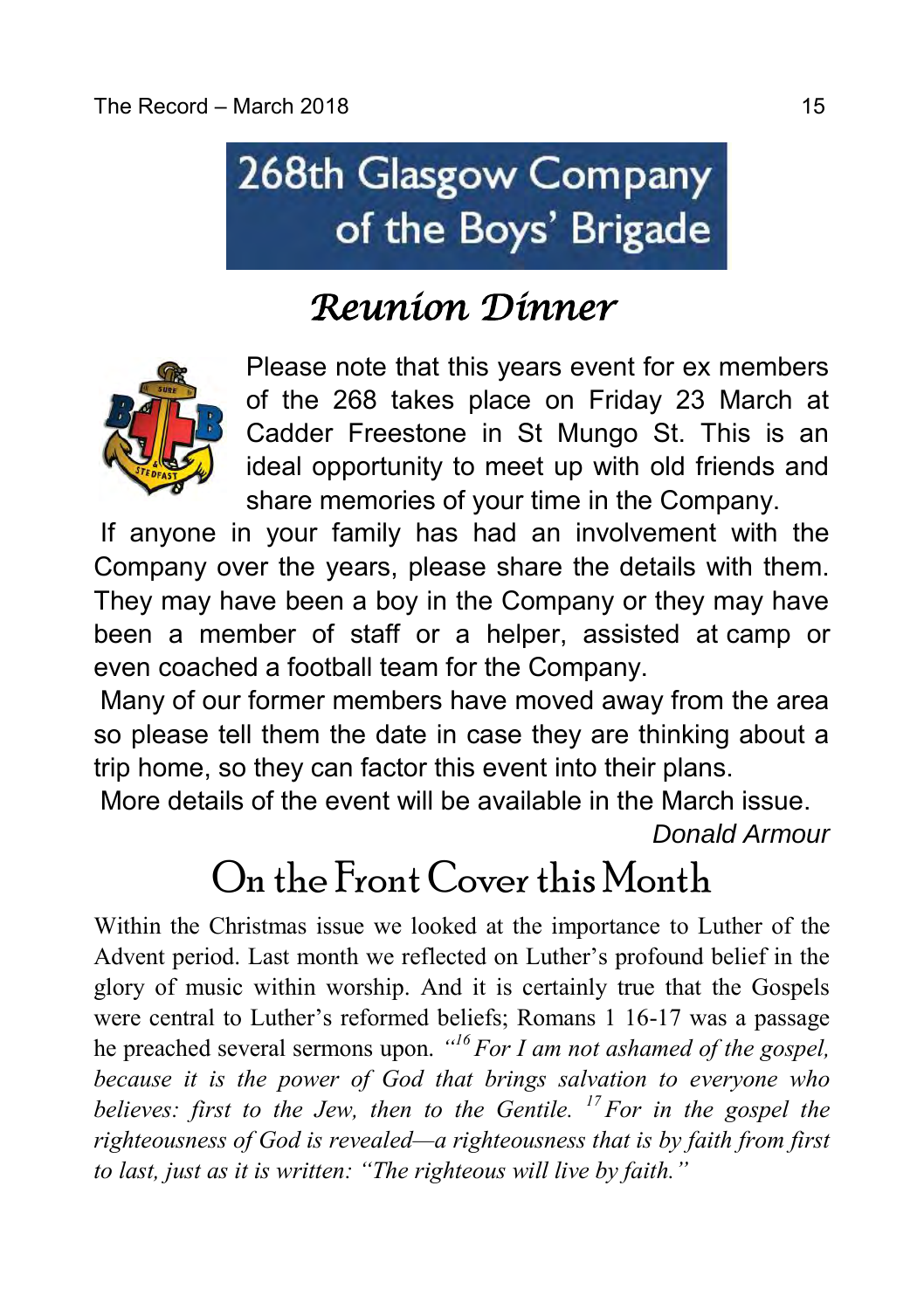So, it naturally follows that Easter and the Resurrection were aspects of belief that Luther considered core to the Christian faith and upon which he preached numerous sermons; many of which were based on Paul's writings to the Corinthians, including: "*But in fact Christ has been raised from the dead, the firstfruits of those who have fallen asleep. . . . But each in his own order: Christ the firstfruits, then at his coming those who belong to Christ.* (1 Corinthians 15:20, 23). Upon which Luther reflected, "*And what is more than that, by calling Christ "the Firstfruits of those who have fallen asleep" Paul wishes to signify that the resurrection is to be viewed and understood as having already begun in Christ,* indeed, as being more than half finished, and that this remnant of death is to be regarded as no more than a deep sleep, and that the future resurrection of our body will not differ from suddenly awaking from such a sleep. For the main and best part of this has already come to pass, namely, that Christ, our Head, has arisen. But now that the Head is seated on high and lives, there is no longer any reason for concern. We who cling to Him must also follow after Him as His body and His members. For where the head goes and abides, there the body with all the members must necessarily follow and abide…. Now since Christ has passed over and reigns above in heaven over sin, death, devil, and everything, and since He did this for our sake to draw us after Him, we need no longer worry about our resurrection and life, though we depart and rot in the ground. For now this is no more than a sleep. And for Christ it is but a night before He rouses us from the sleep."

And we cannot leave Luther's reflections on the Resurrection without including one last, rather curious quote:

*["Be thou comforted, little dog, Thou too in Resurrection shall have a](http://www.azquotes.com/quote/180795)  [little golden tail.](http://www.azquotes.com/quote/180795) (!)*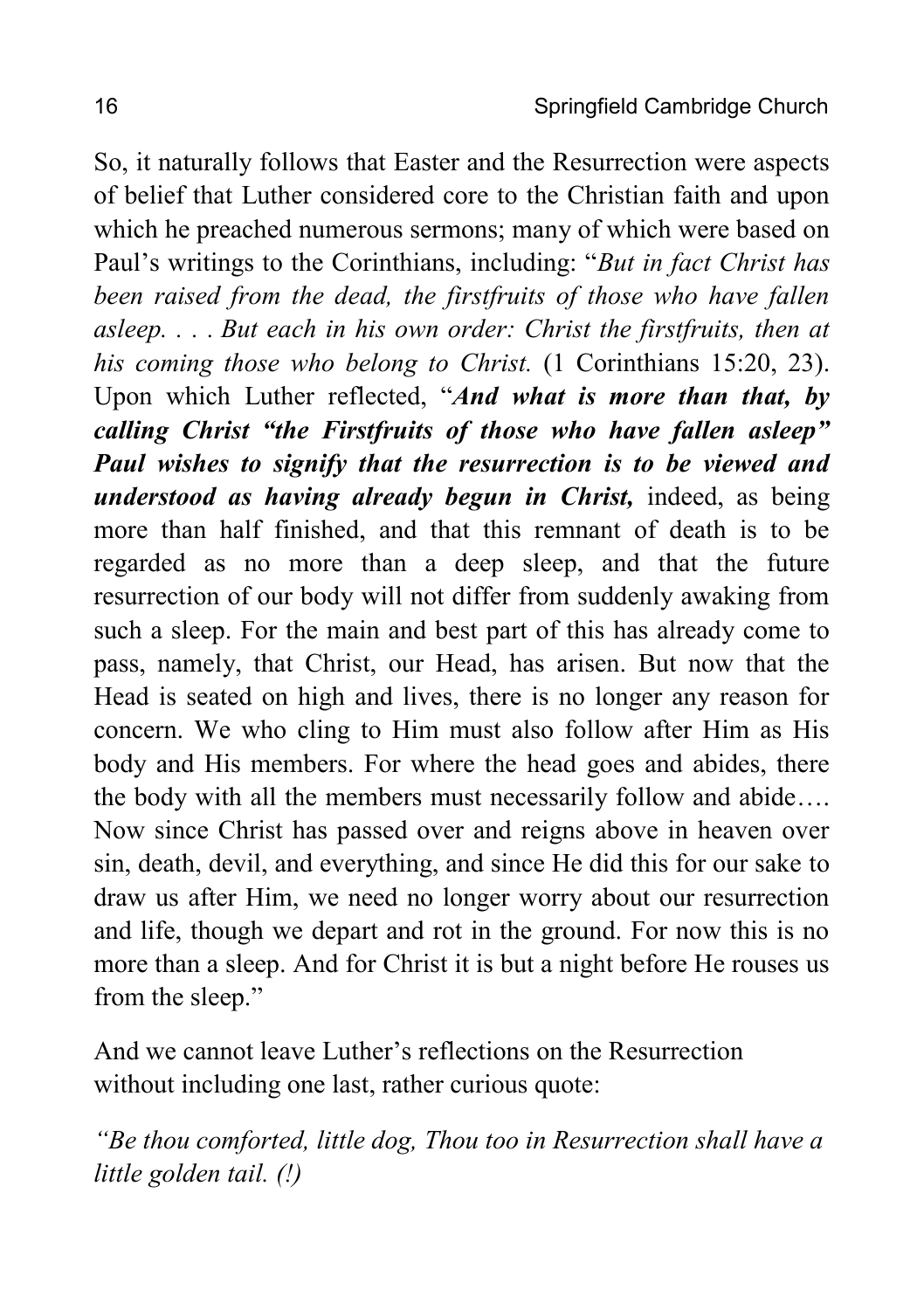

**Junior Section Fundraiser** 







Pat Davis and her Line Attack Dancers will be back again this year to put us through our paces. This promises to be a fun packed evening of line dancing with dances for all levels. Tickets include tea and coffee at half time and can be purchased from any junior section staff member in the Hall of Fellowship on Sunday morning or at BB on a Thursday evening.

**Saturday 24th March Springfield Hall From 7.30pm Tickets—£5.00 BYOB Adults Only**

# **IT'S BACK!**

By popular demand and after the success of last years event.